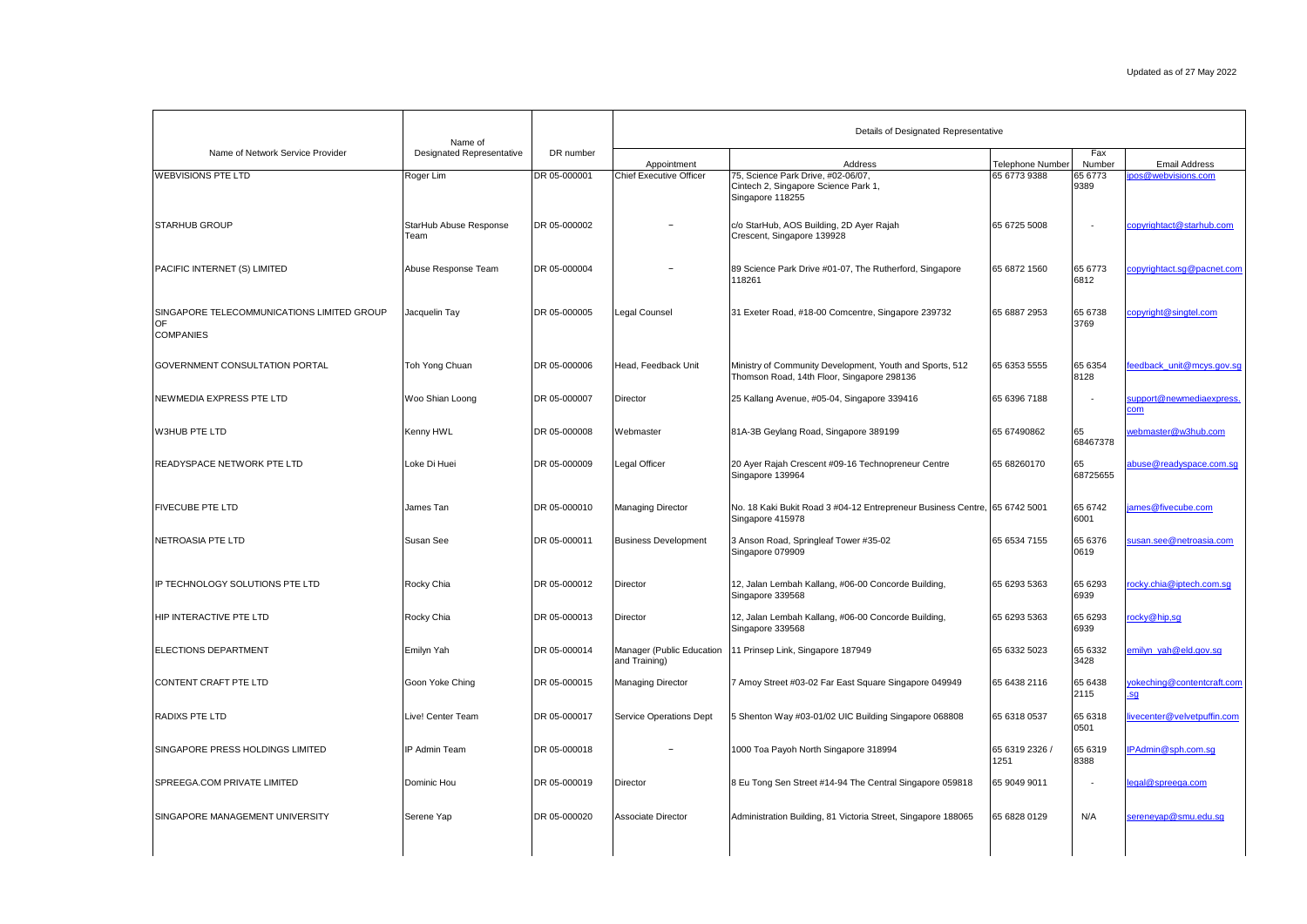| SPE NETWORKS-ASIA PTE LTD                   | Ang Hui Keng                          | DR 05-000021 | Senior Vice President,<br>Channels Management and Singapore 486030<br>Finance | 10 Changi Business Park Central 2, #03-01 Hansapoint@CBP,                           | 65 6622 8722                                                          | 65 6622<br>8797       | copyright-<br>pena@spe.sony.com              |
|---------------------------------------------|---------------------------------------|--------------|-------------------------------------------------------------------------------|-------------------------------------------------------------------------------------|-----------------------------------------------------------------------|-----------------------|----------------------------------------------|
| MYCUBE.COM PTE LIMITED                      | Robert Michael Tobias                 | DR 05-000023 | General Counsel                                                               | 3D River Valley Road, #02-04 Clarke Quay, Singapore 179023                          | 65 6536 4280                                                          | 65 6536<br>1944       | rtobias@mycube.com                           |
| THE SINGAPORE ISLAND COUNTRY CLUB           | <b>T</b> Department                   | DR 05-000024 |                                                                               | 180, Island Club Road, Singapore 578774                                             | 6459 2222                                                             | 6453 4388             | it dept@sicc.org.sq                          |
| YAHOO! ASIA PACIFIC PTE LTD                 | Siew Kum Hong                         | DR 05-000025 | General Counsel,<br><b>SEA Legal</b>                                          | 60 Anson Road, #13-01 Mapletree Anson, Singapore 079914                             | 65 6477 4500                                                          | 65 6809<br>8001       | ea-ip@yahoo-inc.com                          |
| AGODA COMPANY PTE LTD                       | -egal Department-<br>Copyright Claims | DR 05-000026 |                                                                               | 20 Cecil Street, Equity Plaza #14-01, Singapore 049705                              | 65 6248 4615                                                          | N/A                   | copyright@agoda.com                          |
| T-SYSTEMS SINGAPORE PTE LTD                 | Molly Lim                             | DR 05-000027 | Executive Secretary,<br><b>MD's Office</b>                                    | 23 Tai Seng Drive, #01-00 Deutsche Telekom Centre, Singapore 65 6510 6101<br>535224 |                                                                       | 65 6510<br>6120       | nolly.lim@t-systems.com                      |
| GIOSIS PTE LTD                              | Compliance Team                       | DR 05-000028 |                                                                               | 5 Tampines Central 1 #04-04 Tampines Plaza, Singapore<br>529541                     | 65 6500 4440                                                          | 65 6735<br>3487       | brand@goo10.sq                               |
| FUJI XEROX ASIA PACIFIC PTE LTD             | egal Department                       | DR 05-000029 |                                                                               | 80, Anson Road #37-00, Fuji Xerox Towers<br>Singapore 079907                        | 65 6239 3940                                                          | 65 6239<br>2884       | egal@fuiixerox.com                           |
| SOFTLAYER TECHNOLOGIES ASIA PRIVATE LIMITED | Dody Lira                             | DR 05-000030 | Senior Manager, Abuse<br>Operations                                           | 80 Robinson Road #02-00<br>Singapore 068898                                         | 00 11 214 442<br>0596 (Direct<br>Number)<br>65 6622 2131<br>(Back-Up) | 00 11 214<br>442 0612 | buse@softlayer.com                           |
| IN PRESENT COMPANY PTE LTD                  | an Robert Macdonald                   | DR 05-000031 | Director                                                                      | 4 Shenton Way #28-03, SGX Centre II<br>Singapore 068807                             | 65 9661 2632                                                          | N/A                   | an@inpresentcompany.com                      |
| INFOCOMM DEVELOPMENT AUTHORITY OF SINGAPORE | Marcus Ong                            | DR 05-000033 | Manager                                                                       | 10 Pasir Panjang, #10-01 Mapletree Business City, Singapore<br>117438               | 65 6211 1201                                                          | 65 6211<br>2205       | ida mgov@ida.gov.sq                          |
| HIKE ME UP PTE LTD                          | Sophie I. Syed                        | DR 05-000034 | <b>Business Strategy &amp;</b><br><b>Development Analyst</b>                  | 6 Jiak Chuan Road, #02-01, Singapore 089262                                         | 65 6224 3921                                                          | 65 6224<br>3921       | sophie@weld-river.com<br>sophie@hikemeup.com |
| VIKI PTE. LTD.                              | Kent Liu                              | DR-05-000035 | CFO                                                                           | Blk 59 Mohamed Sultan Road, #04-08/09/10, Singapore 238999 65 6222 4347             |                                                                       | 65 6491<br>5732       | invoice@viki.com                             |
| RECORDTV PTE LTD                            | Carlos Fernandes                      | DR-05-000036 | Director                                                                      | 1, North Bridge Road, #19-04/05, Singapore 179094                                   | 65 9684 7309                                                          | <b>NA</b>             | opyright@instanttv.com                       |
| NUGIT PTE LTD                               | David Sanderson                       | DR-05-000037 | <b>Chief Executive Officer</b>                                                | 48A Amoy St., Singapore 069874                                                      | 65 92320144                                                           | <b>NA</b>             | dave@nugit.co                                |
| READY SERVER PTE LTD                        | Woo Shian Loong                       | DR-05-000038 | Director                                                                      | 25 Kallang Avenue, #05-04, Singapore 339416                                         | 65 6396 7188                                                          | <b>NA</b>             | abuse@readyserver.sg                         |
| REEBONZ PTE LTD                             | Daniel Lim                            | DR-05-000039 | <b>Chief Brand Officer</b>                                                    | 21 Tai Seng Street, #04-00, Singapore 534166                                        | 65 6499 9469                                                          | <b>NA</b>             | laniel.lim@reebonz.com                       |
| BEAUTY UNDERCOVER PTE LTD                   | Aaron Tay Yen Chang                   | DR-05-000040 | Co-Founder                                                                    | 47 Hill Street, #06-06, Singapore 179365                                            | 65 97970405                                                           | <b>NA</b>             | a@beautvundercover.sq                        |
| MEDIA DATA SYSTEMS PTE LTD                  | Rex Lo                                | DR-05-000041 | IP Officer                                                                    | 1 Sims Lane #08-01, Singapore 387355                                                | 65 6547 2650                                                          | 65 6547<br>2888       | pofficer@globalsources.com                   |
| FUNDNEL PTE LTD                             | Chua Khai Lin                         | DR-05-000042 | CFO                                                                           | 3, Ubi Road 4, #2-00 Chery Center, Singapore 408608                                 | 65 90056198                                                           | <b>NA</b>             | khailin.chua@fundnel.com                     |
| AXS PTE LTD                                 | Gary Ong                              | DR-05-000043 | Director Corporate Services                                                   | 61 Mohd Sultan Road, Sultan Link, #01-11 Singapore 239001                           | 65 6389 7979                                                          | 65 6636<br>4550       | AXSCorporateServices@axs<br>com.sg           |